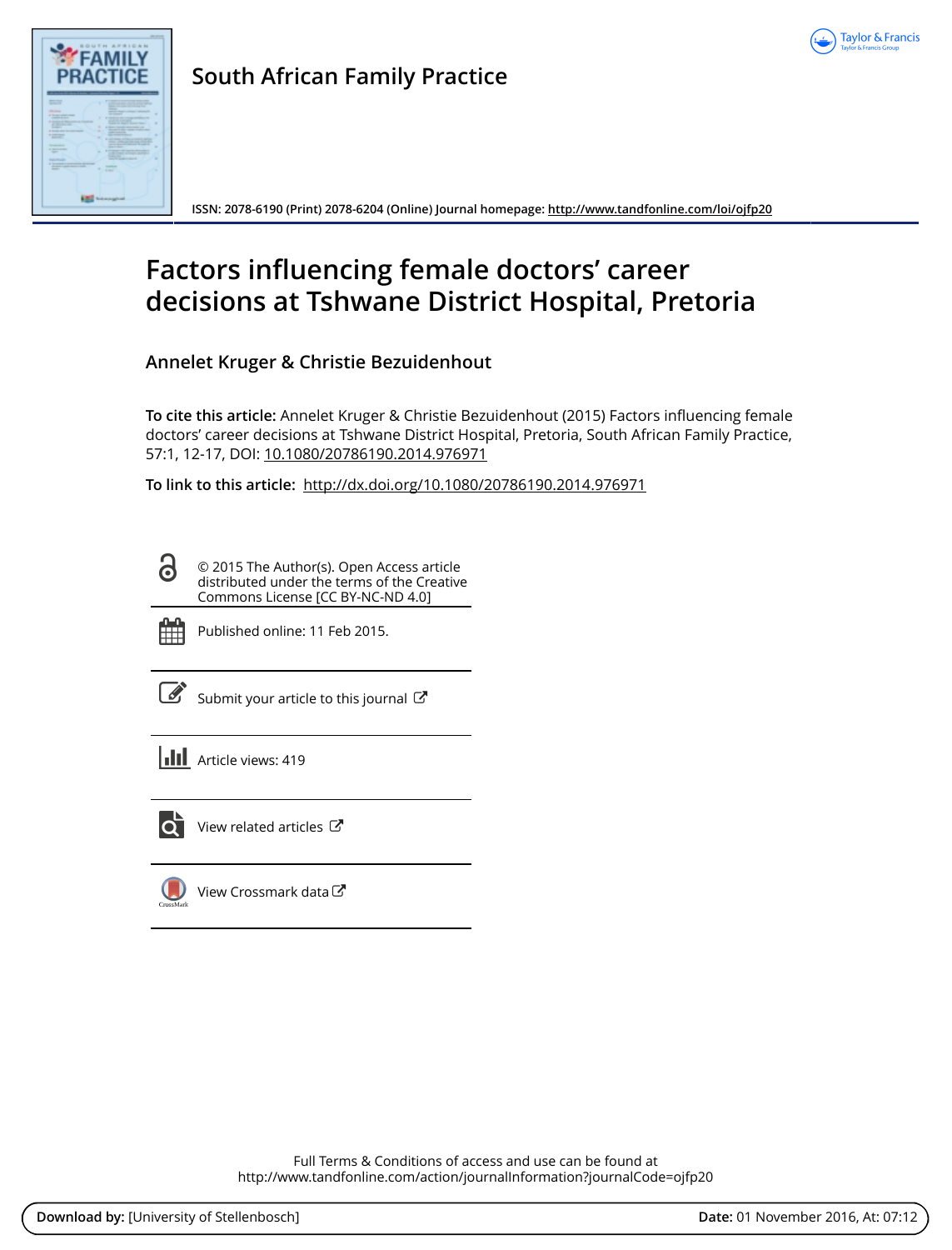Open Access article distributed under the terms of the Creative Commons License [CC BY-NC-ND 4.0] http://creativecommons.org/licenses/by-nc-nd/4.0

## **S Afr Fam Pract** ISSN 2078-6190 EISSN 2078-6204 © 2015 The Author(s)

**RESEARCH**

## **Factors influencing female doctors' career decisions at Tshwane District Hospital, Pretoria**

## **Annelet Kruge[ra](#page-1-0) [\\*](#page-1-1) and Christie Bezuidenhout[a](#page-1-0)**

<span id="page-1-1"></span><span id="page-1-0"></span>*a Department of Family Medicine and Primary Care, Stellenbosch University, Stellenbosch, South Africa \*Corresponding author, email: [annelet.kruger@gmail.com](mailto:annelet.kruger@gmail.com)*

**Introduction:** Most doctors at Tshwane District Hospital in Pretoria are women who experience difficulty combining a career with family responsibilities because of lack of flexitime or part-time posts. They are also frustrated by the hospital management's apparent indifference to their concerns. Consequently, female doctors tend to leave Tshwane District to pursue their careers elsewhere. This study explored factors that influence the career choices of female doctors at Tshwane District Hospital in Pretoria. **Method:** Of sixty-two doctors working at Tshwane District Hospital in Pretoria between January 2008 and July 2011, 47 were traced, and 28 completed a four-part, self-administered questionnaire constructed round eight themes that emerged from a focus group discussion involving six female doctors. Questions on levels of burnout and job satisfaction, based on existing validated questionnaires, were included. Of the 28 doctors who completed the questionnaire, 19 were female and nine male. The median age group was 30–39 years.

**Results:** Forty-six per cent of doctors reported overall job satisfaction. Female doctors were less satisfied than male doctors. Sixty-four per cent reported symptoms of burnout, while a worrying 18% reported either persisting symptoms or complete burnout. The majority of female doctors would prefer to work flexitime and to have the option of part-time employment in an academically stimulating environment. Many of the doctors who participated in the study at Tshwane District Hospital plan to pursue their careers outside the public sector in order to balance their family responsibilities with their professional lives.

**Conclusion:** Female doctors at Tshwane District Hospital reported having low job satisfaction, an inflexible work schedule, a heavy workload and being given little recognition for their contribution. Together, these factors probably account for the high turnover of doctors at Tshwane District Hospital. If doctor retention is to be improved in public sector facilities, such as Tshwane District Hospital, the particular needs of female doctors with family responsibilities must be addressed.

**Keywords:** burnout, family responsibilities, female doctors, flexitime, focus groups, professional

## **Introduction**

There is a nationwide shortage of healthcare workers in all disciplines in South Africa. The public health sector provides medical care for an estimated 35 million people, as opposed to the seven million patients who have access to private medical care. An assessment by the World Health Organization in 2003 found that more than 60% of healthcare institutions in South Africa had difficulty filling existing posts. There were more than 4 000 vacancies for general practitioners and 32 000 vacancies for nurses[.1](#page-6-0) Approximately 63% of South African general practitioners work in the private sector, serving the needs of less than 20% of the population. Clearly, the retention of doctors in the public health sector is crucial to public sector service delivery. Research has shown that doctors leave the public sector and the country for reasons that include poor working conditions, poor benefit packages for medical officers and weak retention policies[.2](#page-6-1)

Early women pioneers in medicine were subjected to many restrictions during their training and in their careers.<sup>3</sup> Although improvements have been made since then regarding respect and equal opportunities, discriminatory attitudes and practices still persist. In households where both partners have careers, women still spend more time carrying out domestic work and child care than men[.4](#page-6-3) Women have traditionally reduced their work commitments to look after their children. The medical profession has a long tradition of requiring long hours of clinical work, without regard for career diversity or a work-life balance. Female doctors have difficulty balancing their professional and

their private lives, and this places them under great pressure and diminishes their levels of job satisfaction.<sup>[5](#page-6-4)</sup>

## **Aim of the study**

This study was conducted in Tshwane District Hospital in Pretoria in order to identify factors that influence women medical officers in their choices with regard to furthering their careers in public sector district health and primary care. This study was conducted to learn whether or not female doctors leave the public sector for the same reasons as male doctors, or whether they leave for reasons linking to their roles as women with family responsibilities. The objectives of the study were to:

- Describe the profile of female doctors who worked at Tshwane District Hospital from 2008 to 2011 with respect to their age, relationship status and family responsibilities.
- Explore how they experienced their work and how it related to their family life, and to determine their job satisfaction and job stress levels.
- Compare their job satisfaction levels and the presence of burnout with that experienced by male colleagues at Tshwane District Hospital by means of a validated questionnaire.
- Identify factors that influenced female doctors' career decisions at Tshwane District Hospital.

## **Method**

The study was conducted in two stages, i.e. an initial focus group discussion and a secondary survey through the use of a self-administered questionnaire.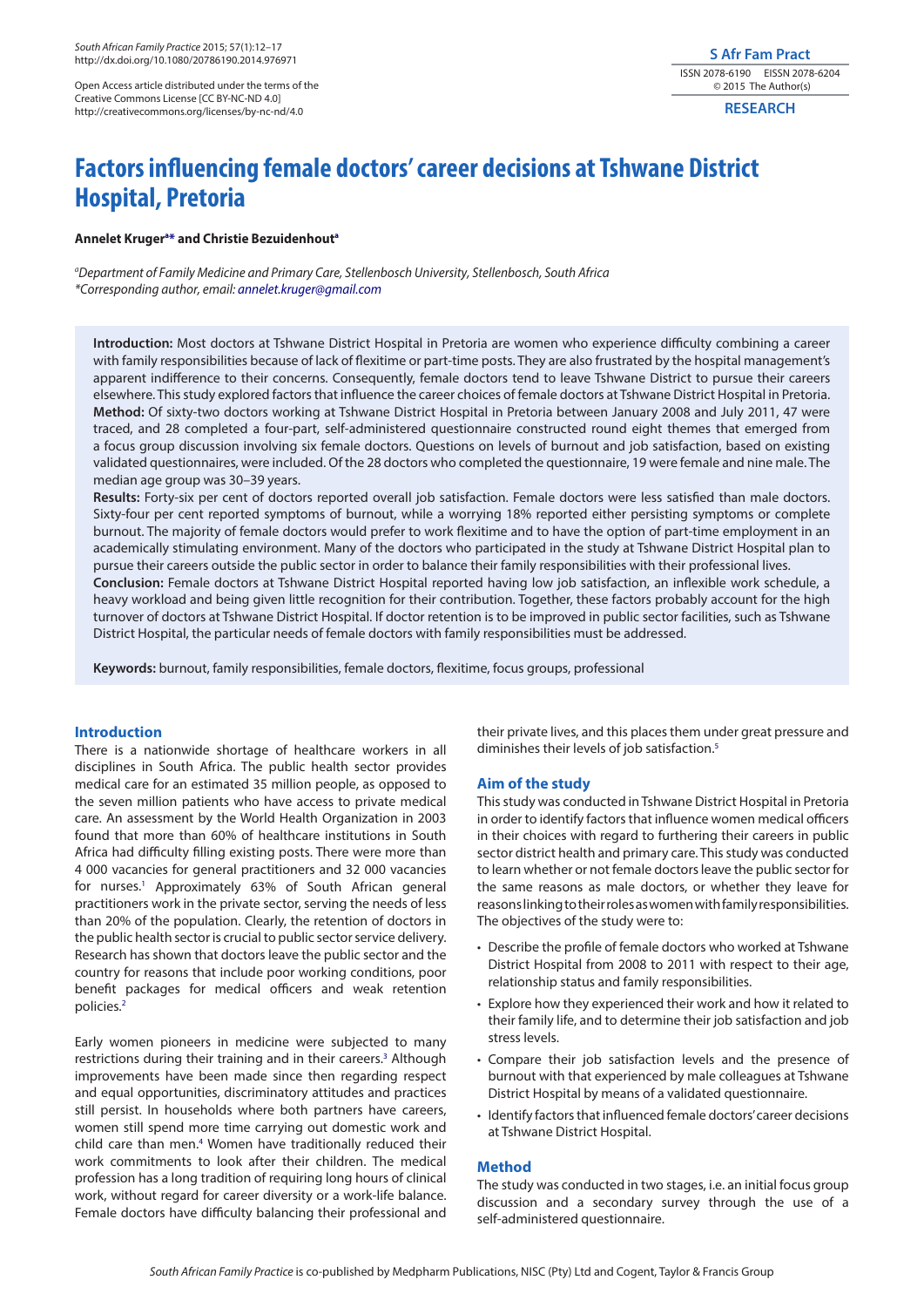## *Stage 1: The focus group discussion*

Six female doctors employed at Tshwane District Hospital between January 2008 and July 2011 participated in a focus group discussion, intended to explore their work experience, the difficulties they encountered at work and factors that influenced their career decisions. Eight themes emerged from their deliberations: after-hours duty, number of working hours, perceived workload, academic stimulation, hospital management, the management of doctors, the role of consultants, and the reasons given by the female doctors for remaining at or leaving Tshwane District Hospital. These themes were used to construct a self-administered questionnaire for use in stage 2 of the study. The questionnaire was piloted in a community health centre and amended before being utilised in the study.

#### *Stage 2: The four-part questionnaire*

Doctors employed at Tshwane District Hospital between January 2008 and July 2011 (excluding interns) were identified. Those who could be traced were invited, either directly or by email, to complete a four-part questionnaire. The obtained sample constituted a response rate of 60% (Table [1](#page-2-0)).

The questionnaire used to survey doctors at Tshwane District Hospital consisted of four parts. Together, these four elements allowed the investigator to assess their views on the themes generated by the focus group discussion. The survey elements included:

- (1) The demographic details of the female doctors.
- (2) Factors that influenced the doctors' career decisions and their Tshwane District Hospital work experience.
- (3) Burnout, assessed using a tool derived from the Maslach Burnout Inventory.<sup>[6](#page-6-5)-[8](#page-6-6)</sup>
- (4) Job satisfaction, measured using an adapted Warr-Cook-Wall measurement tool.

Doctors reported their burnout status against the five following statement options:[6](#page-6-5)

- (1) 'I enjoy my work. I have no symptoms of burnout'.
- (2) 'Occasionally, I am under stress, and don't always have as much energy as I once did, but I don't feel burnt out'.
- (3) 'I am definitely burning out, and have one or more symptoms of burnout, such as physical and emotional exhaustion'.
- (4) 'The symptoms of burnout that I am experiencing won't go away. I think about frustration at work a lot'.
- (5) 'I feel completely burnt out, and often wonder if I can go on. I am at the point where I may need to make some changes or seek some sort of help'.

Doctors who selected categories 1 and 2 when describing their burnout status were rated as not showing signs of it, while those who opted for categories 3, 4 or 5, were recorded as showing symptoms of burnout.

The focus group discussion data were analysed using the framework approach. Themes and subthemes were identified, indexed and charted. The charts were used to develop theories and explore conflicting opinions. The recordings of the focus group's deliberations were securely stored. The data obtained from the questionnaires were entered into an Excel<sup>®</sup> database, and the Mann-Whitney U test was used to compare the different groups. Data confidentiality was maintained at all times.

## **Results**

## *Qualitative results*

Analysis of the focus group data resulted in identification of the following themes: concerns about working after hours and being on call, concerns about flexible working hours, factors perceived to influence the high workload, the need for academic stimulation and career options, as well as lack of support from and open communication with the hospital management.

#### *Concerns about working after hours and being on call*

Respondents were ambivalent about after-hours work as on the one hand, the additional income was important, but on the other, they did not want to prioritise being on call over their responsibilities as a mother or caregiver:

'I don't want to do calls either, if I can at all. I don't want to have to work a full day, and I will fall significantly in my pay if I can get the times that I want to work, because that's important to me'.

'I think I stopped because I fell pregnant, and I didn't want to work those kinds of hours, at that time of night, and because you're exhausted enough. And then afterwards when the baby is born, you don't want your husband to take care of him and give him a bath because you are sitting here looking after the rest of Pretoria who's in casualty'.

#### *Concerns about flexible working hours*

Female doctors felt that the working hours were rigid, and did not allow them any flexibility to enable them to accommodate personal and family responsibilities. It was believed that, if working hours were more flexible, the services of an increasing number of female doctors with family responsibilities would be retained, and more female doctors would be inspired to work there. Female doctors indicated that they would welcome the introduction of half-day posts, 5/8 posts or shared posts. One participant said:

'The flexitime is an issue, I think, specifically for female doctors who are all starting to get pregnant. If they could be a bit more approachable regarding flexitime, I think they would be able to keep more female doctors'.

#### *Factors perceived to influence the high workload*

The doctors in the focus group discussion held specific opinions on the factors that they perceived to influence their workload. The participants of the focus group discussion all agreed that there was a heavier workload at Tshwane District Hospital than that at other district hospitals. The location of the hospital, being positioned next to an academic hospital was a factor that affected

#### <span id="page-2-0"></span>**Table 1:** The sample of doctors surveyed at Tshwane District Hospital

| Doctor sample                                       | Female | Male | Total | <b>Currently at Tshwane District Hospital</b> |
|-----------------------------------------------------|--------|------|-------|-----------------------------------------------|
| All doctors employed from January 2008 to July 2011 | 42     | 20   | 62    |                                               |
| Doctors who were traced and contacted               |        |      |       |                                               |
| Doctors who completed the questionnaire             | 19     |      | 28    |                                               |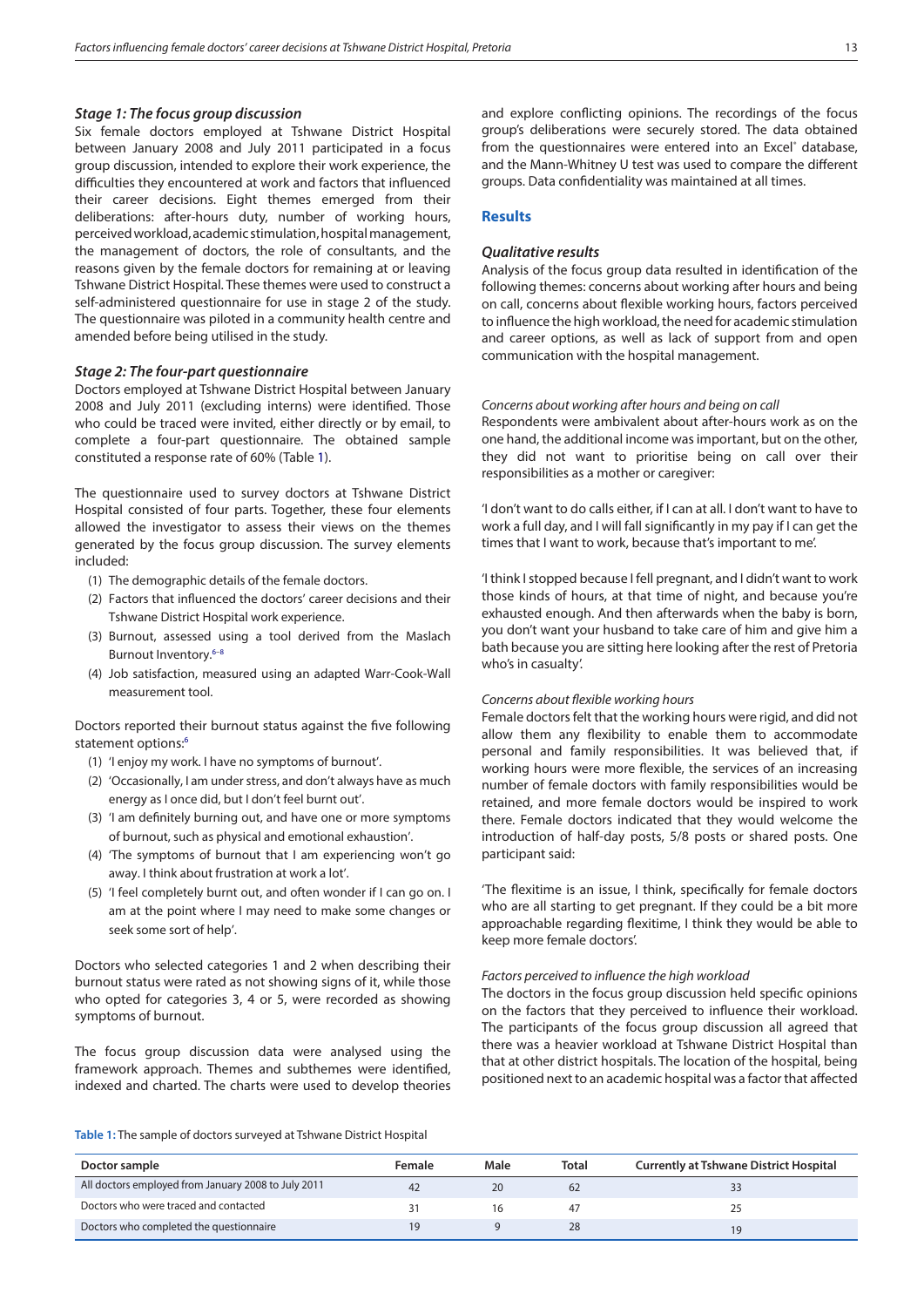the workload. Many patients travelled from far away with the hope of being admitted to the academic hospital via the district hospital. One of the identified factors that contributed to the workload was the unequal contribution of doctors to the workload. Action was not taken against doctors who did not perform adequately, so more accountability is needed. One doctor described her view of the situation:

'Even though they try to be so stringent, they monitor some doctors and other doctors they don't give two hoots about. So some people work their 40 hours and above, and other people I don't think they work 40 hours'.

#### *The need for academic stimulation and career options*

The doctors in the focus group indicated that they valued a work environment that was academically stimulating. Having opportunities for further training and development were important in their choice of a workplace:

'I would leave to further my career, to specialise'.

'The main reason I would leave here is that there is no way for me here to further myself'.

## *Lack of support from and open communication with the hospital management*

Doctors were concerned about their working environment and about management's unwillingness to listen to their concerns, as well as the need for guidelines with regard to their performance and discipline. They also noted the importance of teaching and support from consultants. One doctor remarked:

'And I think, and I am sure everybody will agree, if you want to get anything done at Tshwane, you have to beg, cry and scream. You either do that or you give up. And you end up by normally giving up'.

Doctors were specifically unhappy with the hospital management's failure to consult with them before the addition of new services or making significant changes thereto. Participants reported that management failed to take their concerns seriously, and that they were 'fighting a losing battle'. Lack of support and appreciation from the hospital management caused frustration and anger. As one doctor commented:

'…and then on top of everything else, I would become so angry, because nothing was done, and I exploded two or three or four times, and literally broke down and cried'.

'I feel personally, that you are not appreciated for what you do; for that extra mile that you walk, or the time you take to sort out the problem that's been here for years'.

## *Quantitative results*

The following results were obtained from the questionnaire, and pertained to the demographic details of the female doctors at Tshwane District Hospital, factors that influenced doctors' career decisions, burnout and job satisfaction.

## *The demographic details of female doctors at Tshwane District Hospital*

Demographic information pertaining to the 19 female doctors who completed the questionnaire is given in Table [2](#page-3-0). Thirteen (68%) were currently working and 6 (32%) were previously employed at Tshwane District Hospital. The mean number of years since graduating was 10.

It was noteworthy that eight of the 13 female doctors planned to leave Tshwane District Hospital within a year, and that most of them had family responsibilities.

<span id="page-3-0"></span>**Table 2:** The demographic details of female doctors at Tshwane District Hospital

| Demographic information                                      | $\boldsymbol{n}$ | $\%$         |
|--------------------------------------------------------------|------------------|--------------|
| Age (years)                                                  |                  |              |
| $20 - 29$                                                    | 5                | 26           |
| $30 - 39$                                                    | 10               | 53           |
| $40 - 49$                                                    | 3                | 16           |
| $50 - 59$                                                    | $\mathbf 0$      | $\mathbf{0}$ |
| $\geq 60$                                                    | 1                | 5            |
| <b>Relationship status</b>                                   |                  |              |
| Married or in a relationship                                 | 18               | 95           |
| Single or divorced                                           | $\mathbf{1}$     | 5            |
| <b>Family responsibilities</b>                               |                  |              |
| Children                                                     | 12               | 63           |
| Taking care of parents                                       | $\overline{4}$   | 21           |
| Taking care of other family members                          | $\mathbf{1}$     | 5            |
| No family responsibilities                                   | 5                | 26           |
| Years working at Tshwane District Hospital                   |                  |              |
| $<$ 1 year                                                   | $\overline{7}$   | 37           |
| $1-5$ years                                                  | 9                | 48           |
| > 5 years                                                    | 3                | 16           |
| Planning to leave Tshwane District Hospital in the next year |                  |              |
| <b>No</b>                                                    | 5                | 38           |
| Yes                                                          | 8                | 62           |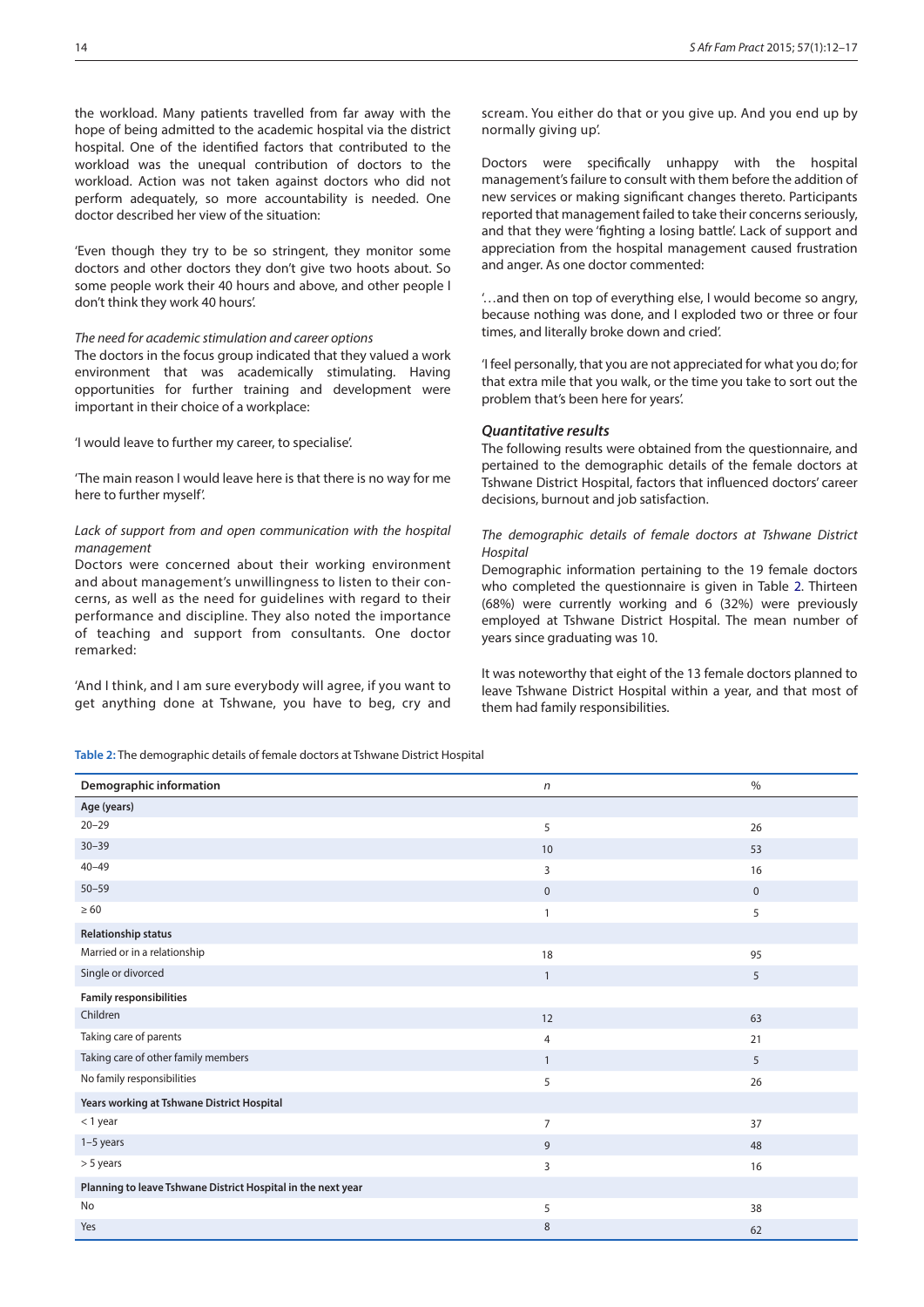## *Factors that influenced female doctors' career decisions*

An evaluation of the factors that arose from the focus group discussions, and which were thought to influence female doctors' career decisions, is shown in Table [3.](#page-4-0) More than 90% of the respondents confirmed that the having the option of working on a flexitime basis, choice with regard to whether or not to meet overtime commitments, the opportunity to work part-time, and receiving adequate leave benefits and salary; as well as having access to opportunities for professional growth, were important to them with respect to their career decisions. There was less support for having a predictable daily work schedule and the value of working with patients from underprivileged communities. Other issued raised by respondents in the questionnaires were distance from home  $(n = 6)$ , distance from their children's schools  $(n = 1)$ , being in a safe working environment  $(n = 2)$  and being part of a team with high standards with regard to its work ethic  $(n = 3)$ .

Thirteen (68%) of the female doctors indicated that they did not want to work after hours, and 7 (78%) of the male doctors concurred. All of the doctors agreed that the calls were physically demanding and 18 (95%) of the female doctors believed that too few doctors were on call to deal with the number of patients seen after hours. At the time of this study, doctors working after hours in the emergency unit at Tshwane District Hospital were responsible for the maternity unit and wards, as well as seeing patients in the emergency unit. Twenty-two (80%) of the doctors indicated that the time that they spent at work after hours adversely affected their families and family responsibilities.

Fifteen (79%) of the female doctors reported that they undertook after-hours work because of the associated commuted overtime payment.

Working hours and workload were both identified as challenges by doctors at Tshwane District Hospital. Sixty-four per cent of the respondents to the questionnaire said that, in their opinion, the workload at Tshwane District Hospital was heavier than that of other district hospitals. The hospital is one of three district hospitals in Tshwane (Pretoria). It is situated in the old buildings of the Pretoria Academic Hospital, and offers primary health care, emergency services, basic surgical services, obstetric and child health care, psychiatric services and general medical care. The medical practitioner corps consists of family physicians, family medicine registrars, medical officers, community service officers and interns.

Regarding academic stimulation, 79% of the respondents to the questionnaire indicated that they could improve their knowledge, mainly through practical experience and advice from senior colleagues. This finding was at variance with the findings from the focus group discussions.

Concerning hospital management and consultants, 33% of respondents reported that management addressed the issues raised by doctors, while 22% were unsure as to whether or not they did so. The day-to-day management of the work performance of the medical officers was also identified as a problem. Doctors were dissatisfied with the lack of clear guidance on what was expected of them, and said that superior performance was not recognised. Consultants received slightly better scores than the hospital management in the questionnaires. Over half of the respondents said that their consultants ensured that they knew what was expected of them and that they were available to help them with clinical problems. With the exception of one consultant, all of the respondents to the questionnaires were medical officers.

#### *Burnout*

Nineteen (64%) of all doctors reported symptoms of burnout and 5 (18%) said that they had persistent symptoms of burnout, or were completely burnt out. More female than male doctors reported burnout symptoms, and more female doctors with family responsibilities reported burnout symptoms than female doctors without them.

## *Job satisfaction*

Table [4](#page-5-0) presents the results with regard to the male and female doctors' job satisfaction levels. Overall, men were more satisfied in seven of the 12 specific areas, as well as generally.

The overall job satisfaction level of doctors at Tshwane District Hospital was low. Only 13 (46%) of the doctors stating that they were satisfied. The only area where a statistically significant difference was demonstrated was with respect to the degree of responsibility given. Male doctors were more satisfied in this regard.

## **Discussion**

Over 60% of the female doctors currently working at Tshwane District Hospital at the time that the study took place planned to leave the hospital within a year. Female doctors at Tshwane District Hospital reported slightly lower levels of job satisfaction than their male colleagues, although the sample was underpowered to make this comparison. The fact that less than half of the female doctors in this study reported overall job satisfaction is concerning. The possibility of flexibility, with respect to the number of hours worked and the availability of part-time work, was important to female doctors at Tshwane District Hospital. The number of hours worked was a factor that contributed to the low level of job satisfaction among the female doctors. At the time of the study, there were no part-time jobs for doctors at Tshwane District Hospital and the number of working hours was fixed.

<span id="page-4-0"></span>**Table 3:** Factors influencing female doctors' career decisions at Tshwane District Hospital (*n* = *19*)

| <b>Factors</b>                                                      | Not important |              | Unsure of importance |              | Important |      |
|---------------------------------------------------------------------|---------------|--------------|----------------------|--------------|-----------|------|
|                                                                     | n             | $\%$         | n                    | $\%$         | n         | $\%$ |
| Having flexible work hours                                          | $\Omega$      | $\mathbf{0}$ | $\Omega$             | $\mathbf{0}$ | 19        | 100  |
| Having a choice about the number of after hours worked              |               | 0            | $\Omega$             | 0            | 19        | 100  |
| Being allowed to work part-time if desired                          | $\Omega$      | $\Omega$     |                      | 6            | 18        | 94   |
| Salary                                                              |               | 6            | $\Omega$             | $\Omega$     | 18        | 94   |
| Having benefits like annual leave and maternity leave               |               | $\Omega$     | $\Omega$             | $\mathbf{0}$ | 19        | 100  |
| Having the opportunity to work with under-privileged patients       |               | 17           | 5                    | 28           | 11        | 56   |
| Having a predictable daily working schedule                         |               | 11           |                      | 6            | 16        | 83   |
| Having the opportunity of learning and academic stimulation at work | $\Omega$      | $\Omega$     |                      | 6            | 18        | 94   |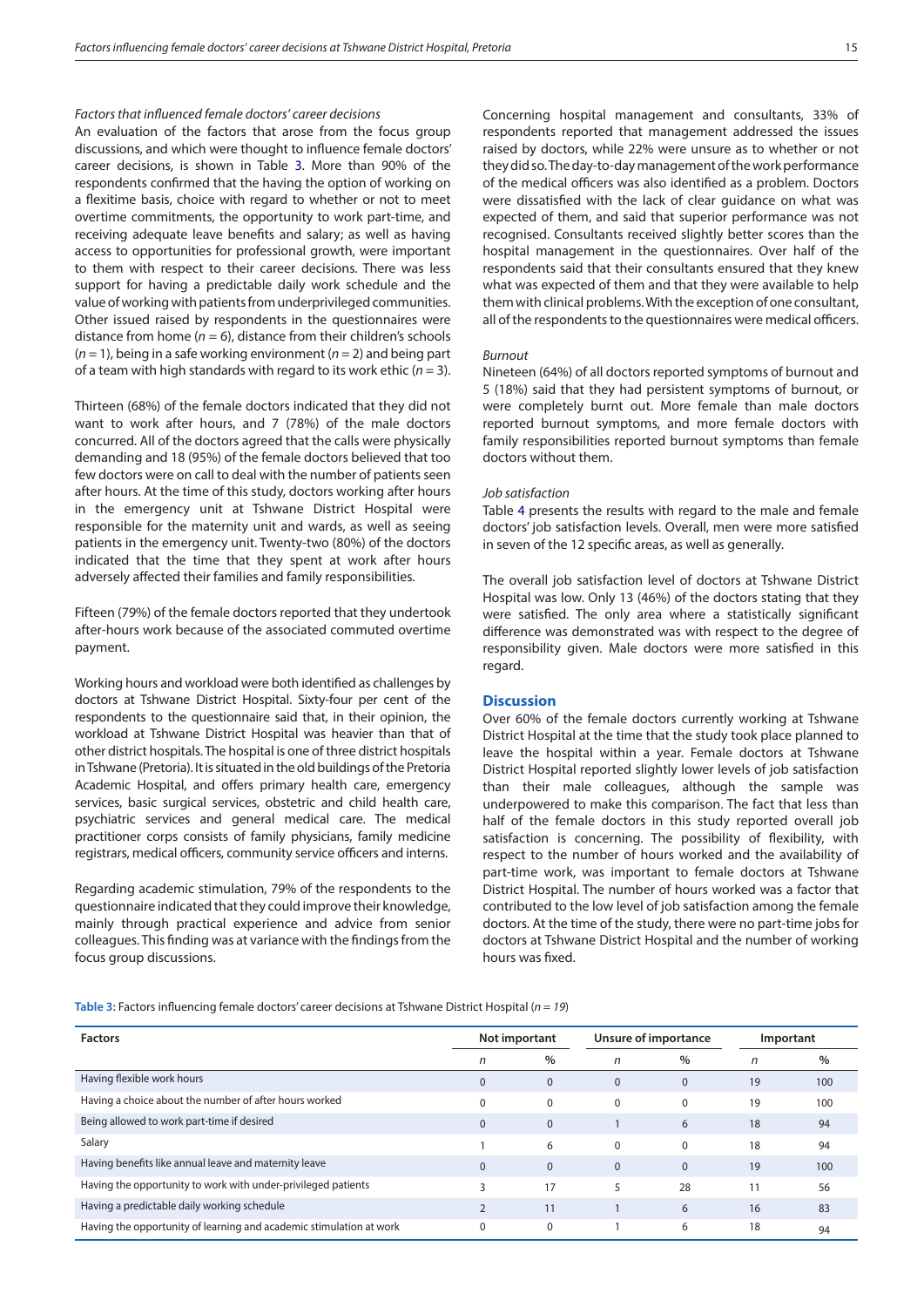## <span id="page-5-0"></span>**Table 4:** The job satisfaction of doctors at Tshwane District Hospital

| Job satisfaction determinants                                                    |                             | p-value |                          |      |      |
|----------------------------------------------------------------------------------|-----------------------------|---------|--------------------------|------|------|
|                                                                                  | Female doctors,<br>$n = 19$ |         | Male doctors,<br>$n = 9$ |      |      |
|                                                                                  | $\mathbf n$                 | $\%$    | $\mathbf n$              | $\%$ |      |
| The physical work conditions                                                     |                             | 5       | 3                        | 33   | 0.08 |
| Your fellow workers                                                              | 10                          | 53      | 4                        | 44   | 0.74 |
| The recognition you receive for good work performed                              | 3                           | 16      | 4                        | 44   | 0.13 |
| Your senior consultant                                                           | 5                           | 26      | 5                        | 56   | 0.25 |
| The amount of responsibility that you are given                                  | 10                          | 53      | 8                        | 89   | 0.05 |
| Your salary                                                                      | 9                           | 47      | 3                        | 33   | 0.82 |
| The opportunity to use your skills                                               | 15                          | 79      | 7                        | 78   | 0.71 |
| Your chance of promotion                                                         | $\overline{2}$              | 11      | $\overline{2}$           | 22   | 0.71 |
| The way in which the hospital is managed                                         | $\overline{1}$              | 5       | 3                        | 33   | 0.32 |
| The attention that is paid to suggestions that you make                          | 6                           | 32      | 5                        | 56   | 0.56 |
| Your hours of work                                                               | 9                           | 47      | 4                        | 44   | 0.94 |
| The degree of variety in your job                                                | 13                          | 68      | 6                        | 67   | 0.63 |
| Taking everything into consideration, how do you feel about your job as a whole? | 8                           | 42      | 5                        | 56   | 0.94 |

In 2005, 56% of medical graduates in South Africa were women,<sup>[9](#page-6-12)</sup> and female medical graduates now outnumber male graduates. This was reflected in the gender profile at Tshwane District Hospital. Female doctors are more likely to adopt a patient-centered approach, practise primary care, work among the poor and spend more full-time equivalent years in the public sector than men.<sup>[10](#page-6-13)[,11](#page-6-14)</sup>

This demographic profile is unlikely to change, and the proportion of female doctors in the childbearing age group could increase in the next few years. These doctors make career choices based on factors such as income expectations, working hours and the availability of part-time work.[12](#page-6-9)

More female than male doctors reported symptoms of burnout. Female doctors with family responsibilities were most likely to report burnout symptoms.[5](#page-6-4)[,13](#page-6-15) Female doctors found it challenging to have to balance their professional and personal lives, and this increased the likelihood of developing burnout. Female doctors were more likely than male doctors to suffer from sleep deprivation, and to report being preoccupied with domestic chores. One study reported that role conflict and time stressors reported by female doctors with children led to career conflict, resulting in more of them working part-time[.4](#page-6-3)

Doctors increasingly now choose to work part-time and female doctors are more likely to work part-time than their male counterparts[.14,](#page-6-16)[15](#page-6-17) These findings were supported by this study. Ninety-four per cent of female doctors, compared to 67% of male doctors, rated being given the option of working part-time as important. Overall, 85% of all of the participants would have appreciated the opportunity of being able to engage in part-time work. This was primarily owing to family commitments. Part-time work is attractive to physicians who want to pursue academic interests, such as research, as well as to those who wish to balance their careers with family or other interests. Men have historically chosen to work part-time close to retirement, but younger men are increasingly making career choices for family and personal reasons.[15](#page-6-17)[,16](#page-6-18) Doctors working more than 65 hours per week are less likely to be satisfied with their family and personal time.<sup>17</sup> Medical students prefer work environments perceived by them to be flexible, and choose specialties based on this.<sup>18</sup>

The finding that most of the female doctors at Tshwane District Hospital who participated in the study did not want to work overtime is supported by a study on final-year medical students in South Africa, in which it was demonstrated that 47% of women were not inclined to work overtime for most of their careers. The new generation of both male and female general practitioners is less career orientated than its predecessors.<sup>[19](#page-6-7)</sup>

The work-related challenges reported by female doctors at Tshwane District Hospital are supported by other studies. Interns working in public hospitals<sup>20</sup> and doctors working in rural public hospitals<sup>[12](#page-6-9),21</sup> report similar stress-inducing factors, such as understaffing, an excessive workload, long working hours and dissatisfaction with the hospital management. Many doctors leave public sector employment and South Africa, principally on account of financial considerations, better job opportunities elsewhere and South Africa's high crime rate.

The traditional medical career structure is unlikely to be a solution to current workforce problems. However, it should be understood that these conclusions carry certain implications. Part-time work reduces service capacity and could escalate costs. It also carries the risk of full-time doctors finding that their capacity is overstretched.[22](#page-6-11) Alternative work models which recognise female doctors' work preferences, without compromising patient care, should be explored. The ultimate goal should be to increase doctor retention and reduce the shortage of doctors in the overburdened public health sector.

## **Limitations**

All female doctors employed at Tshwane District Hospital during the research period were invited to participate in the focus group discussions. Consideration has to be given to the possibility that those who held strong opinions on, or a special interest in, the subject, would have been more likely to attend, and thus, this could have led to a biased outcome. Two thirds of the respondents to the questionnaires had been working or worked at Tshwane District Hospital for less than two years. The sample size was small and therefore underpowered to make a comparison between male and female doctors, for example.